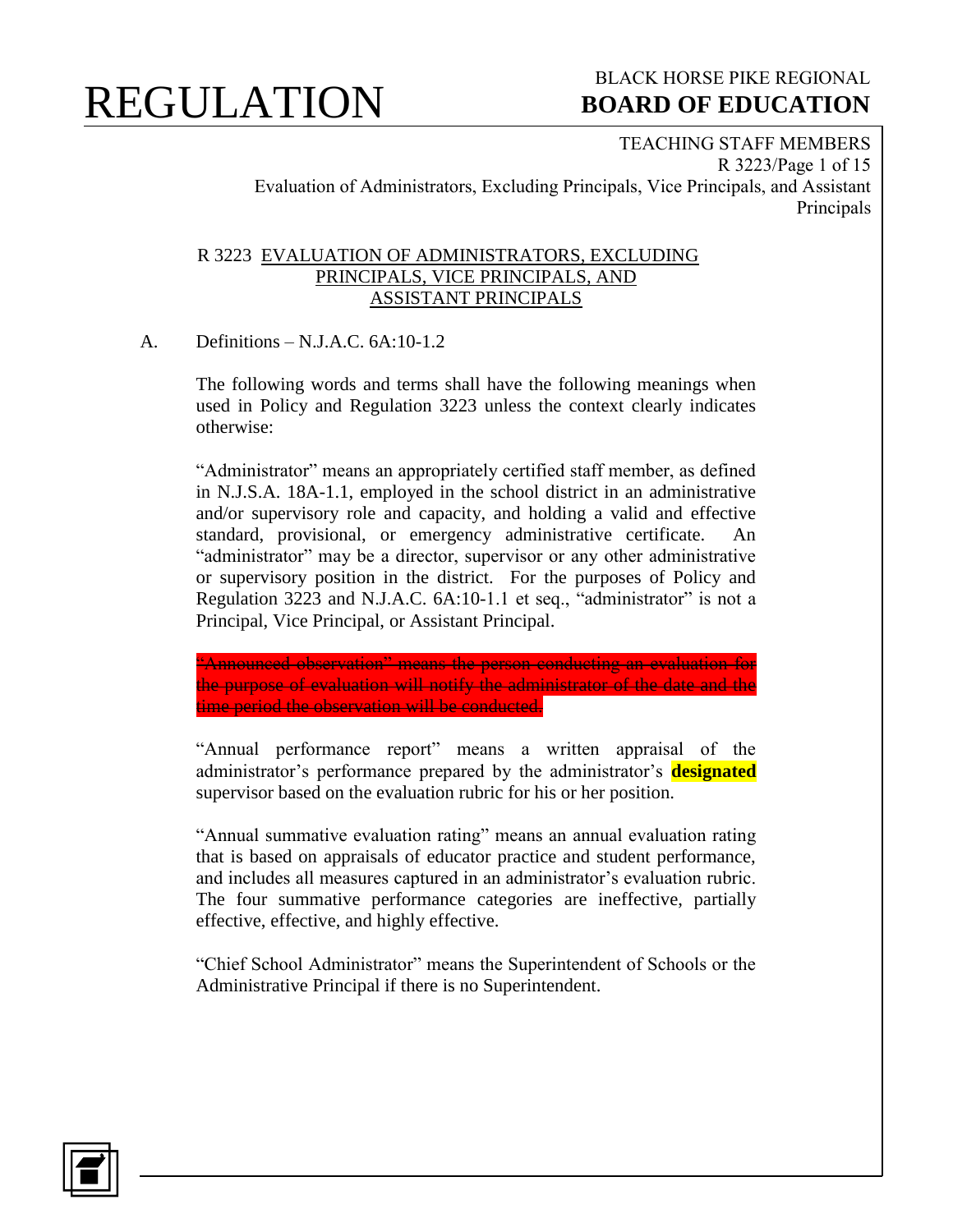#### BLACK HORSE PIKE REGIONAL  **BOARD OF EDUCATION**

TEACHING STAFF MEMBERS R 3223/Page 2 of 15 Evaluation of Administrators, Excluding Principals, Vice Principals, and Assistant Principals

"Commissioner" means Commissioner of the New Jersey Department of Education.

"Corrective Action Plan" means a written plan developed by the administrator's supervisor in collaboration with the administrator to address deficiencies as outlined in an evaluation. The corrective action plan shall include timelines for corrective action, responsibilities of the individual administrator and the school district for implementing the plan, and specific support that the district shall provide.

"Department" means the New Jersey Department of Education.

**"Designated supervisor" means the supervisor designated by the Superintendent of Schools or designee as the administrator's supervisor.** 

"District Evaluation Advisory Committee" means a group created to oversee and guide the planning and implementation of the Board of Education's evaluation policies and procedures as set forth in N.J.A.C. 6A:10-2.3.

"Educator practice instrument" means an assessment tool that provides: scales or dimensions that capture competencies of professional performance; and differentiation of a range of professional performance as described by the scales, which must be shown in practice and/or research studies. The scores from the educator practice instrument may be components of the administrator's evaluation rubrics and the scores may be included in the summative evaluation rating for the individual. **The scores from educator practice instruments for teaching staff members other than teachers, Principals, Vice Principals, and Assistant Principals may be applied to the administrator's summative evaluation rating in a manner determined by the school district.**

"Evaluation" means an appraisal of an individual's professional performance in relation to his or her job description, professional standards, and Statewide evaluation criteria that incorporates analysis of multiple measures of student achievement or growth, if applicable, and multiple data sources.

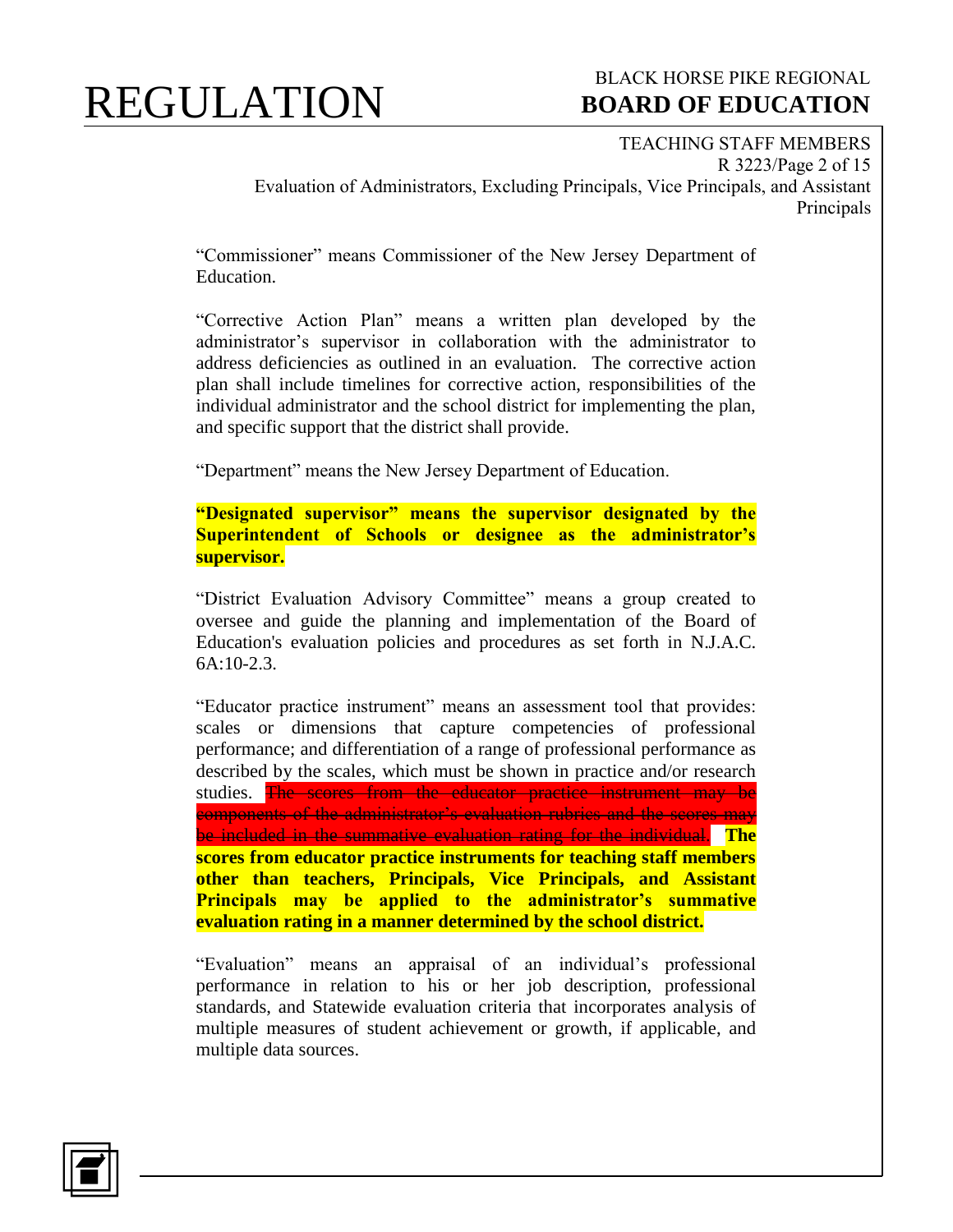#### BLACK HORSE PIKE REGIONAL  **BOARD OF EDUCATION**

TEACHING STAFF MEMBERS R 3223/Page 3 of 15 Evaluation of Administrators, Excluding Principals, Vice Principals, and Assistant Principals

"Evaluation rubrics" means a set of criteria, measures, and processes used to evaluate all administrators in a specific school district or local education agency. Evaluation rubrics consist of measures of professional practice, based on educator practice instruments and student outcomes. Each Board of Education will have an evaluation rubric specifically for teachers, another specifically for Principals, Vice Principals, and Assistant Principals, and evaluation rubrics for other categories of staff members.

"Indicators of student progress and growth" means the results of assessment(s) of students as defined in N.J.A.C. 6A:8, Standards and Assessment.

"Individual professional development plan" **is** means a written statement of goals developed by a teaching staff member serving in a supervisory capacity in collaboration with a teaching staff member, that: aligns with professional standards for teachers set forth in N.J.A.C. 6A:9-3.3 and the New Jersey Professional Development Standards: derives from the annual evaluation process; identifies professional goals that address specific individual, district or school needs, or both; and grounds professional development activities in objectives related to improving teaching, learning, and student achievement. The individual professional development plan shall include timelines for implementation, responsibilities of the employee and the school district for implementing the plan, and specific support and periodic feedback that the district shall provide **as defined in N.J.S.A. 18A:6-119**.

"Job description" means a written specification of the function of a position, duties and responsibilities, the extent and limits of authority, and work relationships within and outside the school and school district.

**"Model evaluation rubric" means district educator evaluation rubrics that have been reviewed and accepted by the Commissioner. A model teaching or principal evaluation rubric includes a teacher or principal practice instrument that appears on the Department's list of approved educator practice instruments.** 

"Observation" means a method of collecting data on the performance of an administrator's assigned duties and responsibilities. An observation for the purpose of evaluation will be included in the determination of the

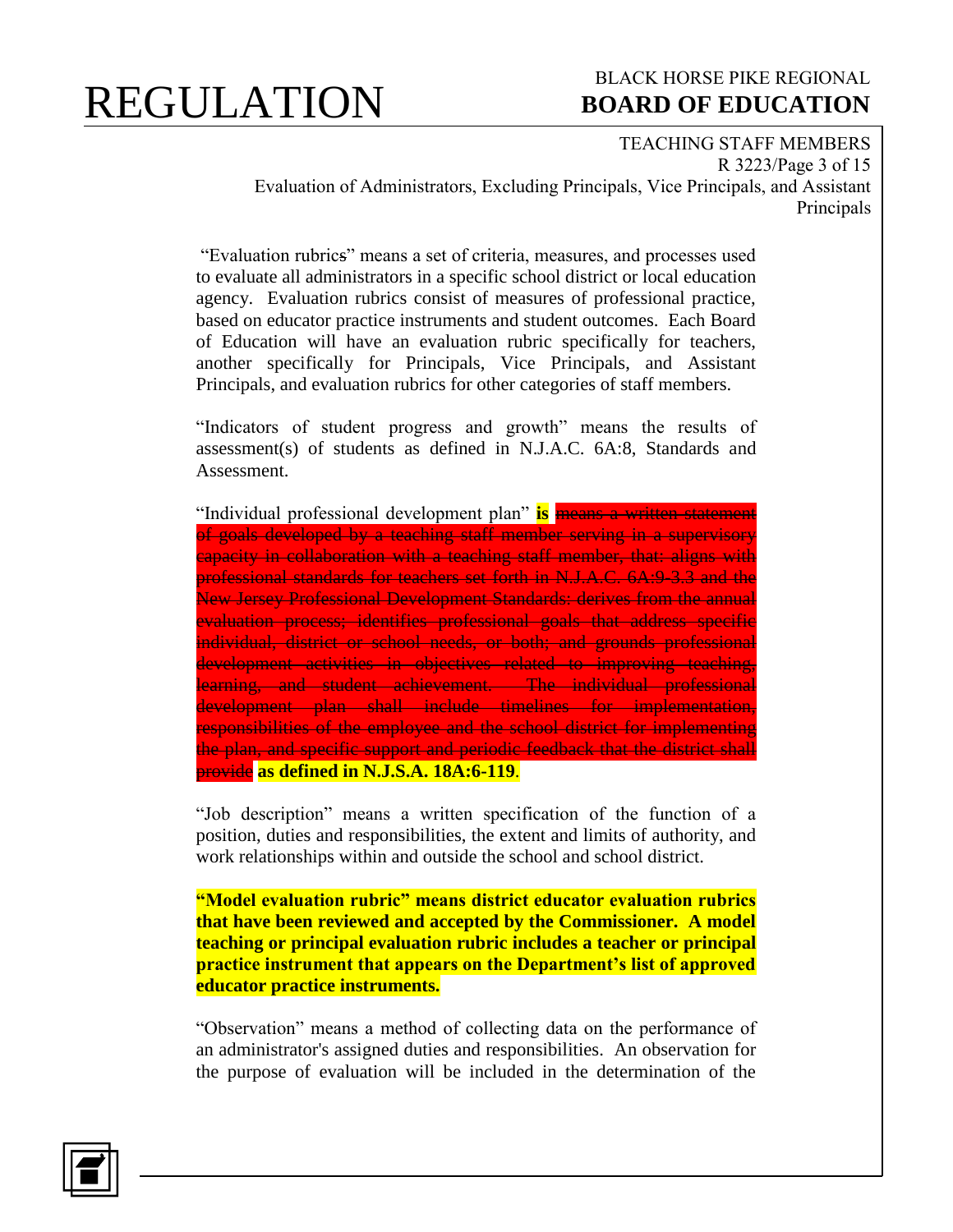#### BLACK HORSE PIKE REGIONAL  **BOARD OF EDUCATION**

TEACHING STAFF MEMBERS R 3223/Page 4 of 15 Evaluation of Administrators, Excluding Principals, Vice Principals, and Assistant Principals

annual summative evaluation rating and shall be conducted by the Superintendent or designee.

"Post-observation conference" means a meeting, either in-person or remotely, between a Superintendent or **designated supervisor** designee who conducted the observation and the administrator for the purpose of evaluation to discuss the data collected in the observation.

"Scoring guide" means a set of rules or criteria used to evaluate a performance, product, or project. The purpose of a scoring guide is to provide a transparent and reliable evaluation process. Educator practice instruments include a scoring guide that an evaluator uses to structure his or her assessments and ratings of professional practice.

**"Semester" means half of the school year.**

"Signed" means the name of one physically written by oneself or an electronic code, sound, symbol, or process attached to or logically associated with a record and executed or adopted by a person with the intent to sign the record.

"Student growth objective" **means** is an academic goal that administrators and evaluators may set for groups of students.

"Superintendent" means Superintendent of Schools or Chief School Administrator.

"Superintendent or designee" means the Superintendent or the authorized and appropriately certified staff member as defined in 18A:1-1, employed in the school district in a supervisory role and capacity to evaluate the administrator.

"Supervisor" means an appropriately certified staff member, as defined in N.J.S.A. 18A:1-1, **or Superintendent** employed in the school district in a supervisory role and capacity, and possessing a school administrator, Principal, or supervisor endorsement, as defined in N.J.A.C. **6A:9B-11** 6A:9-1.1, designated by the Superintendent of Schools to evaluate the administrator .

"Teaching staff member" means a member of the professional staff of any district or regional Board of Education, or any county vocational school district Board of Education, holding office, position, or employment of such character that the qualifications for such office, position, or

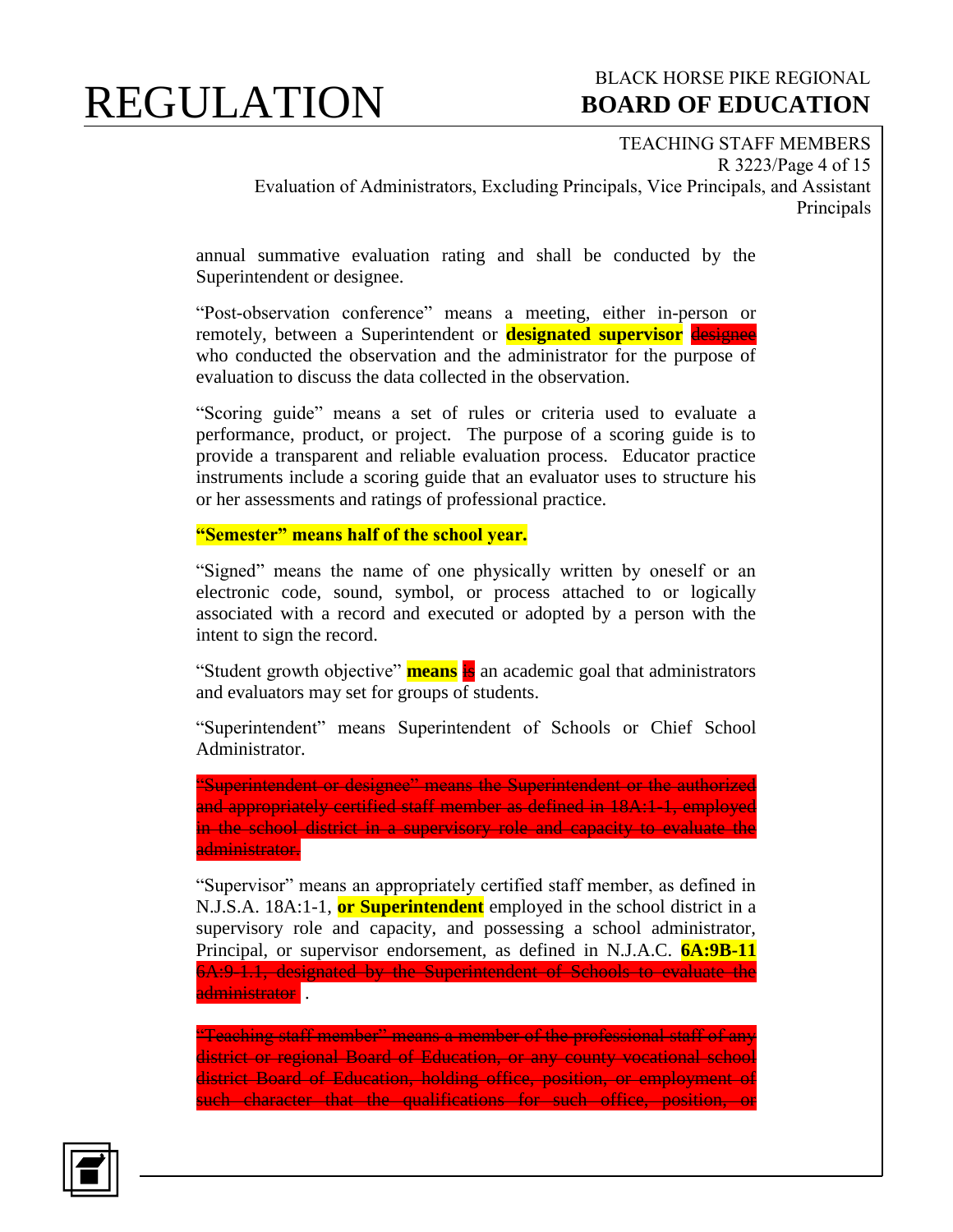### BLACK HORSE PIKE REGIONAL  **BOARD OF EDUCATION**

#### TEACHING STAFF MEMBERS

R 3223/Page 5 of 15 Evaluation of Administrators, Excluding Principals, Vice Principals, and Assistant Principals

employment require him or her to hold a valid, effective, and appropriate standard, provisional, or emergency certificate issued by the State Board of Examiners. Teaching staff members include the positions of school nurse and school athletic trainer. There are three different types of certificates that teaching staff members work under:

An instructional certificate (holders of this certificate are referred to in N.J.A.C. 6A:10-1.1 et seq. as "teachers");

**2. Administrative certificate; and** 

. Educational services certificate.

"Unannounced observation" means the person conducting an observation for the purpose of evaluation will not notify the administrator of the date or time the observation will be conducted.

B. Applicability of Rules on Collective Bargaining Agreements – N.J.A.C. 6A:10-1.3

The rules in N.J.A.C. 6A:10-1.1 et seq. shall not override any conflicting provision(s) of collective bargaining agreements or other employment contracts entered into by a school district in effect on July 1, 2013. No collective bargaining agreement entered into after July 1, 2013, shall conflict with the educator evaluation system established pursuant to N.J.A.C. 6A:10-1.1 et seq. or any other specific statute or regulation, nor shall topics subject to bargaining involve matters of educational policy or managerial prerogatives.

C. Educator Evaluation Data, Information, and Written Reports – N.J.A.C.  $6A:10-1.4$ 

All information contained in written performance reports and all information collected, compiled, and/or maintained by employees of the Board of Education for the purposes of conducting the educator evaluation process pursuant to N.J.A.C. 6A:10-1.1 et seq. shall be confidential. Such information shall not be subject to public inspection or copying pursuant to the Open Public Records Act, N.J.S.A. 47:1A-1 et seq. Nothing contained in N.J.A.C. 6A:10-1.1 et seq. shall be construed to prohibit the Department **or a school district** from, at its discretion, collecting

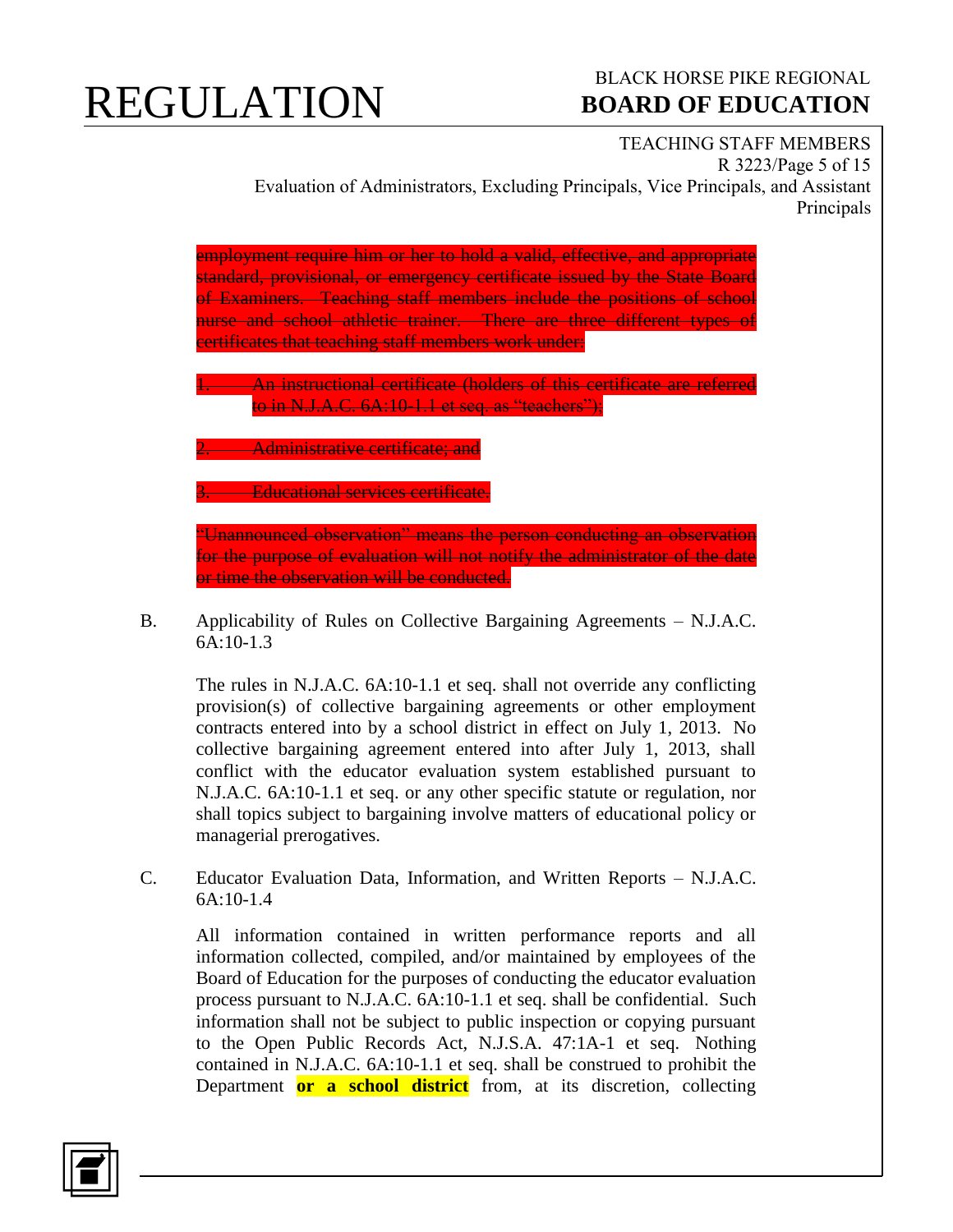### BLACK HORSE PIKE REGIONAL  **BOARD OF EDUCATION**

TEACHING STAFF MEMBERS R 3223/Page 6 of 15 Evaluation of Administrators, Excluding Principals, Vice Principals, and Assistant Principals

evaluation data pursuant to N.J.S.A. 18A:6-123.e or distributing aggregate statistics regarding evaluation data.

- D. Evaluation of Administrators N.J.A.C. 6A:10-2.1
	- 1. The Board of Education shall annually adopt evaluation rubrics for all administrators. The evaluation rubrics shall have four defined annual ratings: ineffective, partially effective, effective, and highly effective.
	- 2. Evaluation rubrics shall be submitted to the Commissioner by June 1 for approval by August 1 of each year.
- E. Duties of the Board of Education N.J.A.C. 6A:10-2.2
	- 1. The Board of Education shall meet the following requirements for the annual evaluation of administrators, unless otherwise specified:
		- a. Establish a District Evaluation Advisory Committee to oversee and guide the planning and implementation of the Board of Education's evaluation policies and procedures as set forth in N.J.A.C. 6A:10-1.1 et seq.;
		- b. Annually adopt policies and procedures developed by the Superintendent pursuant to N.J.A.C. 6A:10-2.4, including the evaluation rubrics approved by the Commissioner pursuant to N.J.A.C.  $6A:10-2.1(c)$ ;
		- c. Ensure the Superintendent annually notifies all administrators of the adopted evaluation policies and procedures no later than October 1. If an administrator is hired after October 1, the Board/Superintendent shall notify the administrator of the policies and procedures at the beginning of his or her employment. All administrators shall be notified of amendments to the policy and procedures within ten administrator working days of adoption;
		- d. Annually adopt by June 1, any Commissioner-approved educator practice instruments and, as part of the process described at N.J.A.C. 6A:10-2.1(c), notify the Department

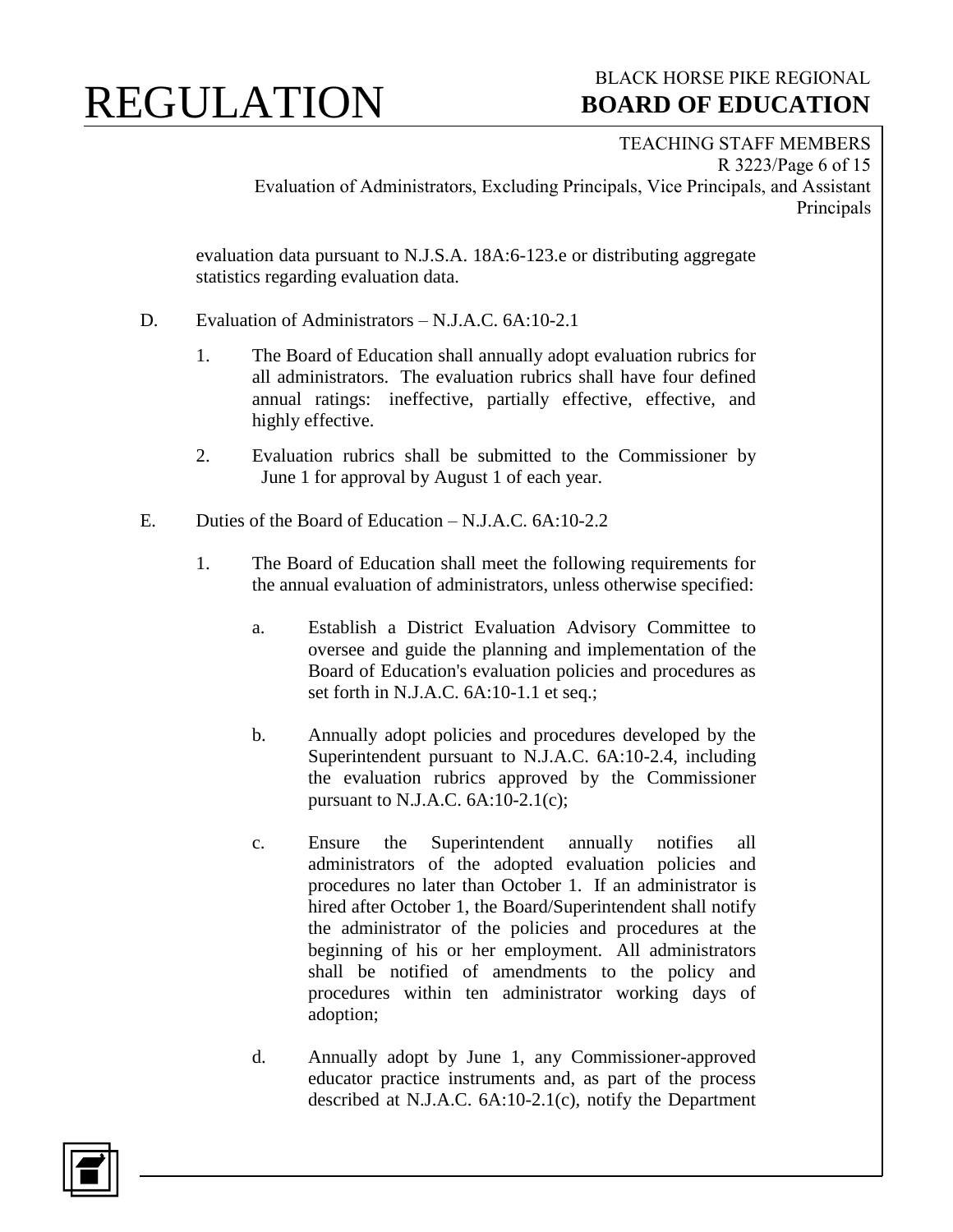### BLACK HORSE PIKE REGIONAL  **BOARD OF EDUCATION**

TEACHING STAFF MEMBERS R 3223/Page 7 of 15 Evaluation of Administrators, Excluding Principals, Vice Principals, and Assistant Principals

which instruments will be used as part of the school district's evaluation rubrics;

- e. Ensure the Principal of each school within the school district has established a School Improvement Panel pursuant to N.J.A.C. 6A:10-3.1. The panel shall be established annually by August 31 and shall carry out the duties and functions described in N.J.A.C. 6A:10-3.2;
- f. Ensure data elements are collected **from the** implementation of the educator practice instrument and store**d** the data in an accessible and usable format. Data elements shall include, but not be limited to, scores or evidence from observations for the purpose of evaluation **and student growth objective data**.**; and**
- g. Ensure **the Superintendent or designee certifies to the Department that** each Principal in the district or the Superintendent certifies any observer who conducts an observation of an administrator for the purpose of evaluation as described in  $\overline{N_{1.1}A_{2.6}}$ .  $\overline{6A_{1.10}}$ ,  $\overline{2.4(h)}$ ; N.J.A.C. 6A:10-4.4; and N.J.A.C. 6A:10-5.4**; and N.J.A.C. 6A:10-6.2** shall meet the statutory observation requirements of N.J.S.A. 18A:6-119; 18A:6-123.b(8); and N.J.S.A. 18A:27-3.1 and the teacher member of the School Improvement Panel requirements of N.J.A.C. 6A:10-3.2.
- 2. The Board of Education shall ensure the following training procedures are followed when implementing the evaluation rubric for all administrators and, when applicable, applying the Commissioner-approved educator practice instruments:
	- a. Annually provide training on and descriptions of each component of the evaluation rubric for all administrators who are being evaluated in the school district and provide more thorough training for any administrator who is being evaluated for the first time. Training shall include detailed descriptions of all evaluation rubric components including, when applicable, detailed descriptions of student

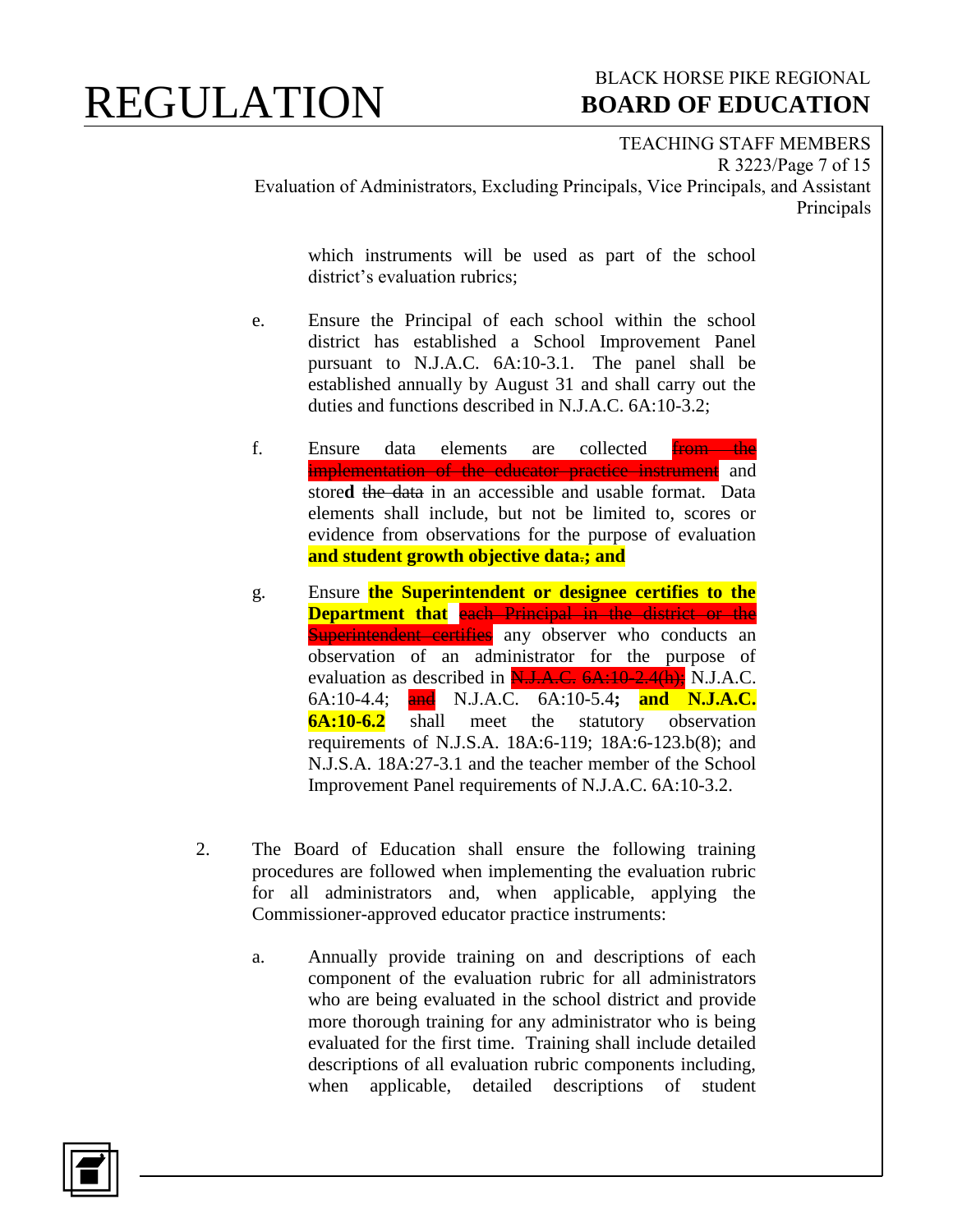### BLACK HORSE PIKE REGIONAL  **BOARD OF EDUCATION**

TEACHING STAFF MEMBERS R 3223/Page 8 of 15 Evaluation of Administrators, Excluding Principals, Vice Principals, and Assistant Principals

achievement measures and all aspects of the educator practice instruments;

- **a. Provide training on the educator practice instruments for any supervisor who will conduct observations for the purpose of evaluation of administrators. Training shall be provided before the observer conducts his or her first observation for the purpose of evaluation;**
- **b. Annually provide updates and refresher training on the educator practice instruments for any supervisor who will observe educator practice for the purpose of increasing accuracy and consistency among observers; and**
- **d**b. The Superintendent **shall annually** may be required to **annually** certify to the Department that all supervisors of administrators in the school district who are utilizing educator practice instruments have completed training on the instrument and its application and have demonstrated competency in applying the educator practice instruments.
- F. District Evaluation Advisory Committee N.J.A.C. 6A:10-2.3
	- 1. Members of the District Evaluation Advisory Committee shall include representation from the following groups: teachers from each school level represented in the school district; central office administrators overseeing the teacher evaluation process; supervisors involved in teacher evaluation, when available or appropriate; and administrators conducting evaluations, including a minimum of one administrator conducting evaluations who participates on a School Improvement Panel. Members also shall include the Superintendent, a special education administrator, a parent, and a member of the Board of Education.
	- 2. The Superintendent may extend membership on the District Evaluation Advisory Committee to representatives of other groups **and to individuals**.

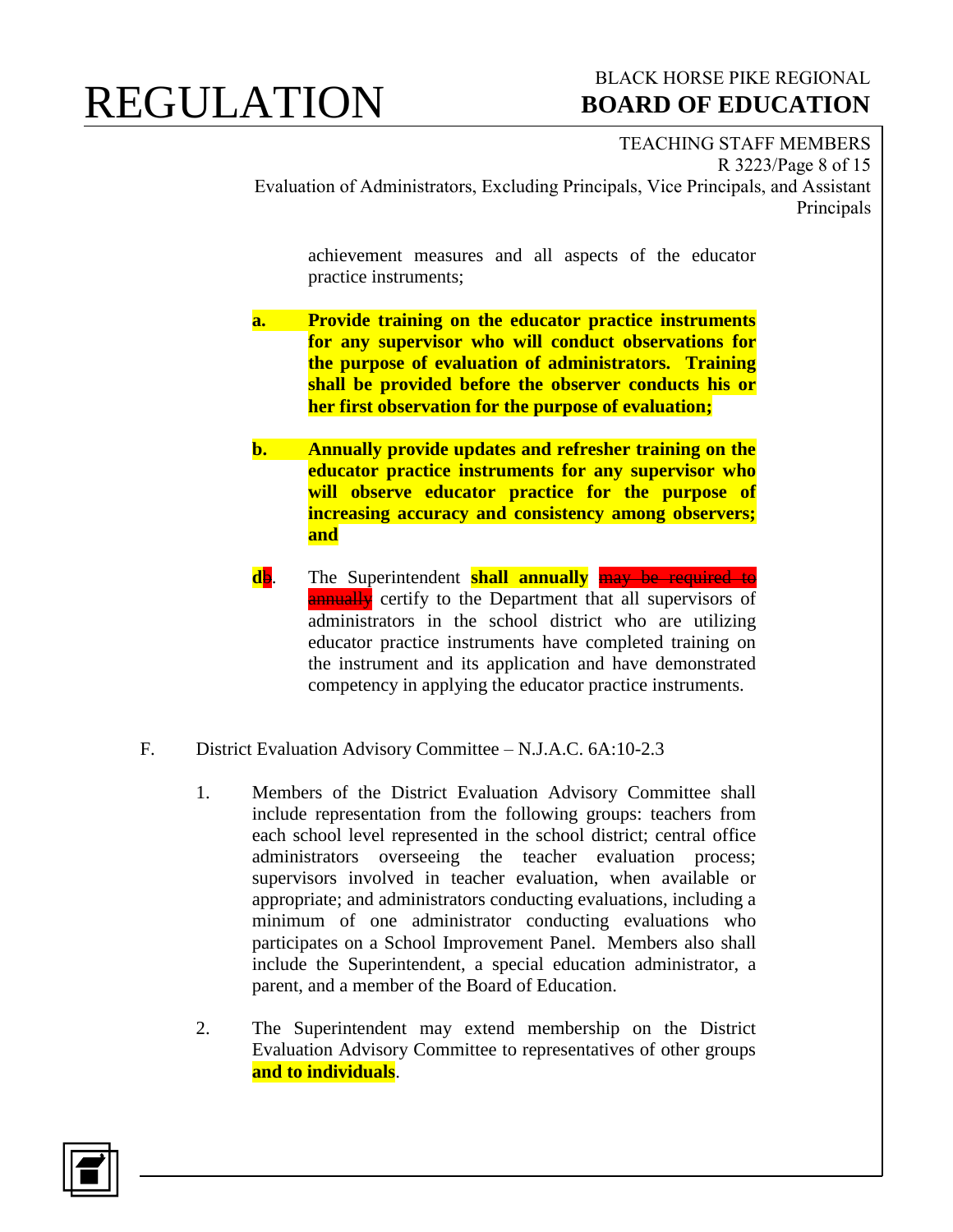### BLACK HORSE PIKE REGIONAL  **BOARD OF EDUCATION**

TEACHING STAFF MEMBERS R 3223/Page 9 of 15 Evaluation of Administrators, Excluding Principals, Vice Principals, and Assistant Principals

- 3. Beginning in 2017-2018, the District Evaluation Advisory Committees shall no longer be required and the Board of Education shall have the discretion to continue the District's Evaluation Advisory Committee.
- G. Evaluation Procedures for Administrators N.J.A.C. 6A:10-2.4
	- 1. The provisions outlined in Policy and Regulation 3223 and N.J.A.C. 6A:10-2.4 shall be the minimum requirements for the evaluation procedures for **of** administrators.
	- 2. Evaluation policies and procedures requiring the annual evaluation of all administrators shall be developed under the direction of the Superintendent, who may consult with the District Evaluation Advisory Committee or representatives from School Improvement Panels, and shall include, but not be limited to, a description of:

#### a. Evaluation rubrics for all administrators;

- **ab.** Roles and responsibilities for implementation of evaluation policies and procedures;
- **be.** Job descriptions, **evaluation rubrics for administrators, the process for calculating the summative ratings and each component** and applicable evaluation criteria based upon school district goals, student achievement, **instructional priorities**, and the evaluation regulations set forth in N.J.A.C. 6A:10 et seq.;
- **c**d. Methods of data collection and reporting appropriate to each job description, including, but not limited to, the processes for **student attrition to teachers, Principals, Vice Principals, and Assistant Principals for calculating the median and school-wide student growth percentile** observations for the purpose of evaluation and postobservation conference(s) by the Superintendent or designee;
- **c. Processes for observations for the purpose of evaluation and post-observation conference(s) by a supervisor;**

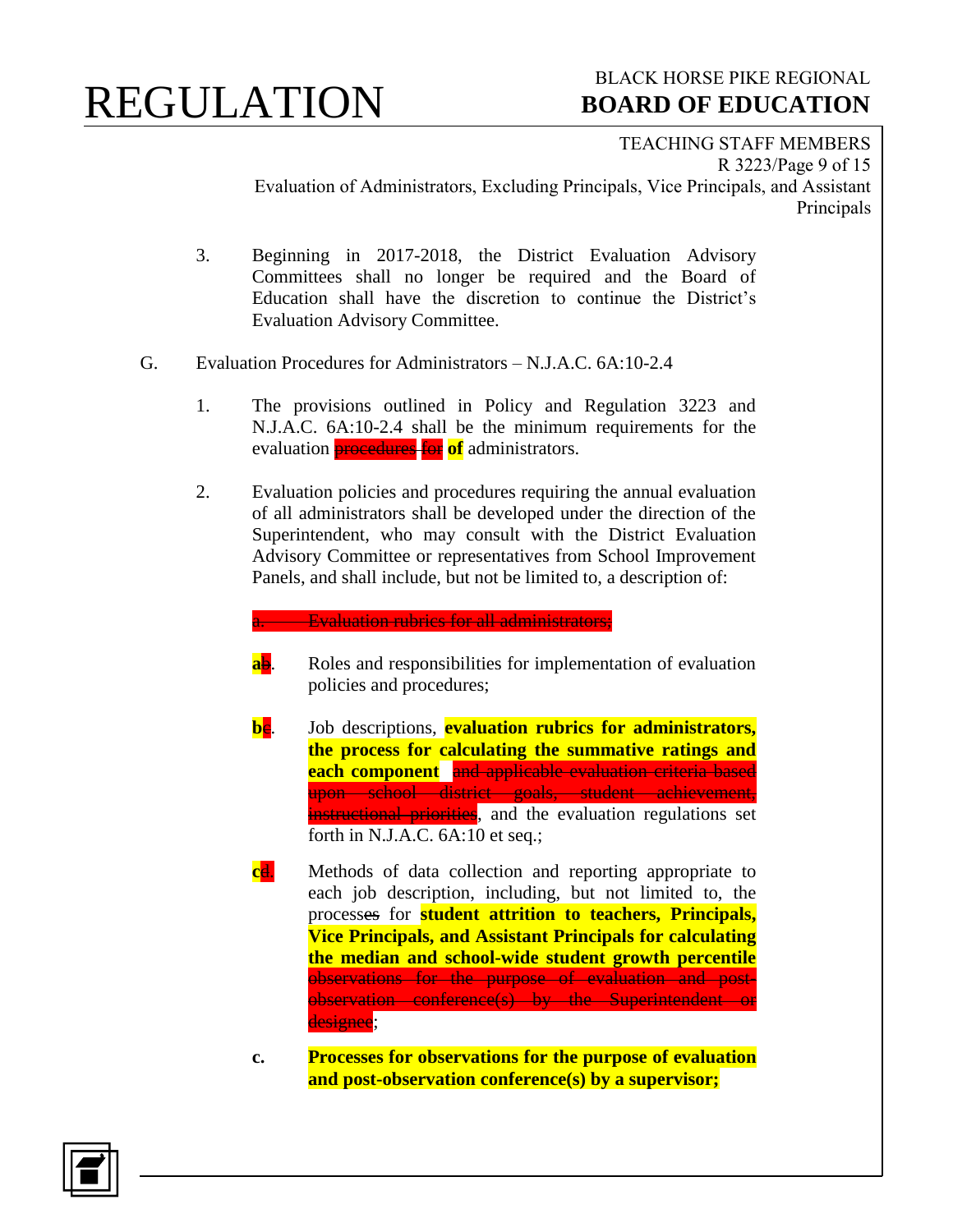### BLACK HORSE PIKE REGIONAL  **BOARD OF EDUCATION**

TEACHING STAFF MEMBERS R 3223/Page 10 of 15 Evaluation of Administrators, Excluding Principals, Vice Principals, and Assistant Principals

- e. The process for preparation of individual professional development plans; and
- f. The process for preparation of an annual written performance report by the Superintendent or **designated supervisor** designee, and an annual summary conference between the administrator and the Superintendent or **designated supervisor** designee.
- 3. The annual summary conference between the Superintendent or **designated supervisor** designee and the administrator shall be held before the written performance report is filed. The conference shall **occur on or before June 30 of each year and shall** include, but not be limited to, a review of the following:
	- a. The performance of the administrator based upon the job description and when applicable, the scores or evidence compiled using the administrator's evaluation rubric, **including, whenever applicable,** which may include the educator**'s** practice instrument;
	- b. The progress of the administrator toward meeting the **goals** objectives of the individual professional development plan or, when applicable, the corrective action plan;
	- c. Available indicators or scores of student achievement or growth, when applicable, such as student growth objective scores and student growth percentile scores; and
	- d. The preliminary annual written performance report.
- 4. If any scores for the administrator's evaluation rubric are not available at the time of the annual summary conference due to pending assessment results, the annual summative evaluation rating shall be calculated once all component ratings are available.
- 5. The annual written performance report for the administrator shall be prepared by the Superintendent or **designated supervisor** designee and shall include, but not be limited to:
	- a. A summative rating based on the evaluation rubric;

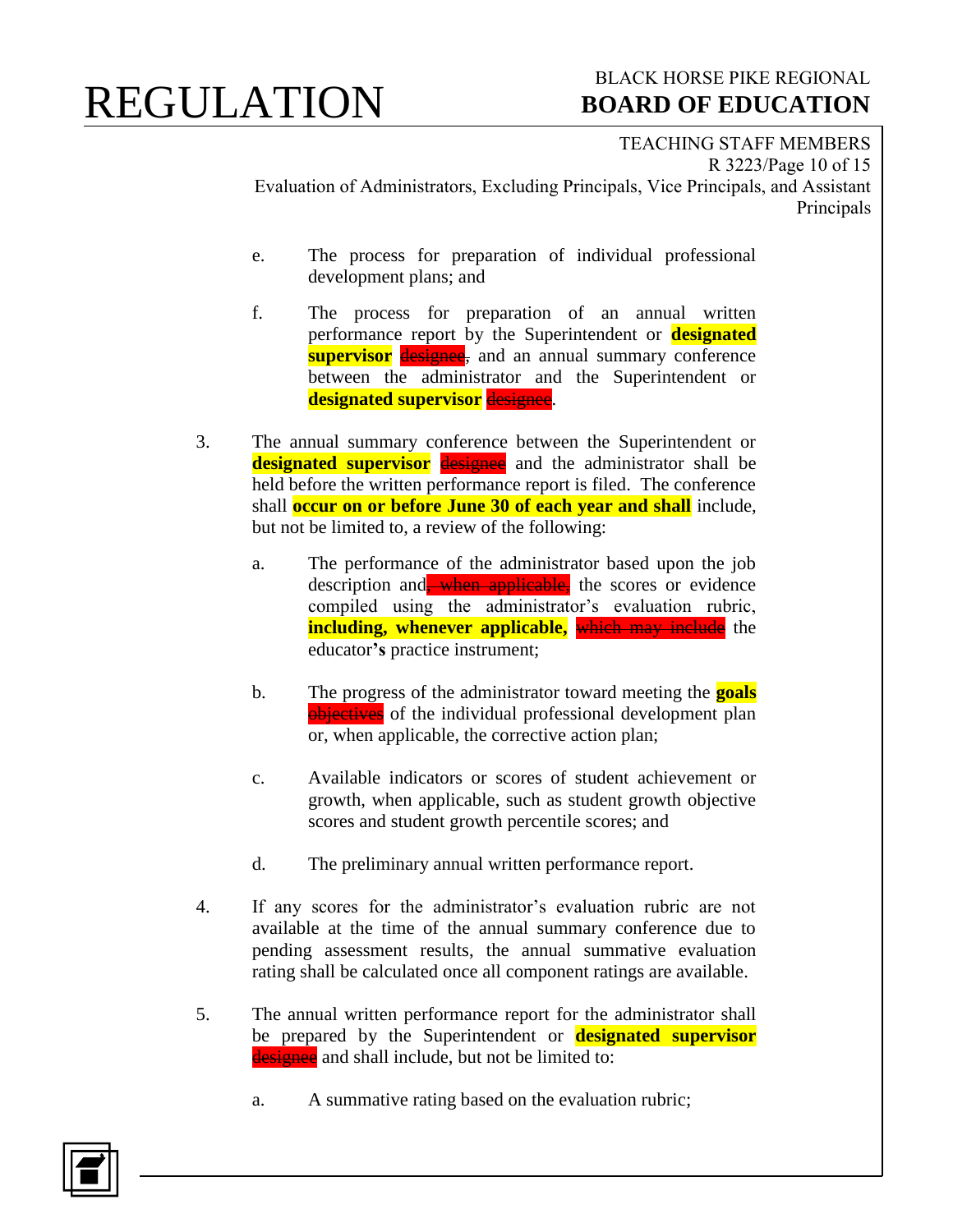### BLACK HORSE PIKE REGIONAL  **BOARD OF EDUCATION**

TEACHING STAFF MEMBERS R 3223/Page 11 of 15 Evaluation of Administrators, Excluding Principals, Vice Principals, and Assistant Principals

- b. Performance area(s) of strength and area(s) needing improvement based upon the job description, observations for the purpose of evaluation and, when applicable, the educator practice instrument; **and**
- c. An individual professional development plan developed by the Superintendent or **designated supervisor** designee and the administrator or, when applicable, a corrective action plan from the evaluation year being reviewed in the report**.**; and

d. A summary of student achievement or growth indicators, when applicable.

6. The administrator and the **Superintendent or designated supervisor** preparer of the annual written performance report shall sign the report within five administrator working days of the review.

7. The annual summary conference and annual written performance report shall be completed prior to June 30.

- **78.** The Board of Education shall **include** and all written performance reports and supporting data, including, but not limited to, **written observation reports and additional components of the summative evaluation rating** indicators of student progress and **growth for an administrator, if applicable** as part of his or her personnel file**, or in an alternative, confidential location**. **If reports and data are stored in an alternative, confidential location, the personnel file shall clearly indicate the report's location and how it can easily be accessed.** The records shall be confidential and shall not be subject to public inspection or copying pursuant to the Open Public Records Act, N.J.S.A. 47:1A-1 et seq.
- H. Corrective Action Plans for Administrators N.J.A.C. 6A:10-2.5
	- 1. For each administrator rated ineffective or partially effective on the annual summative evaluation, as measured by the evaluation rubrics, a corrective action plan shall be developed by administrator and the Superintendent or **the designated supervisor** designee.

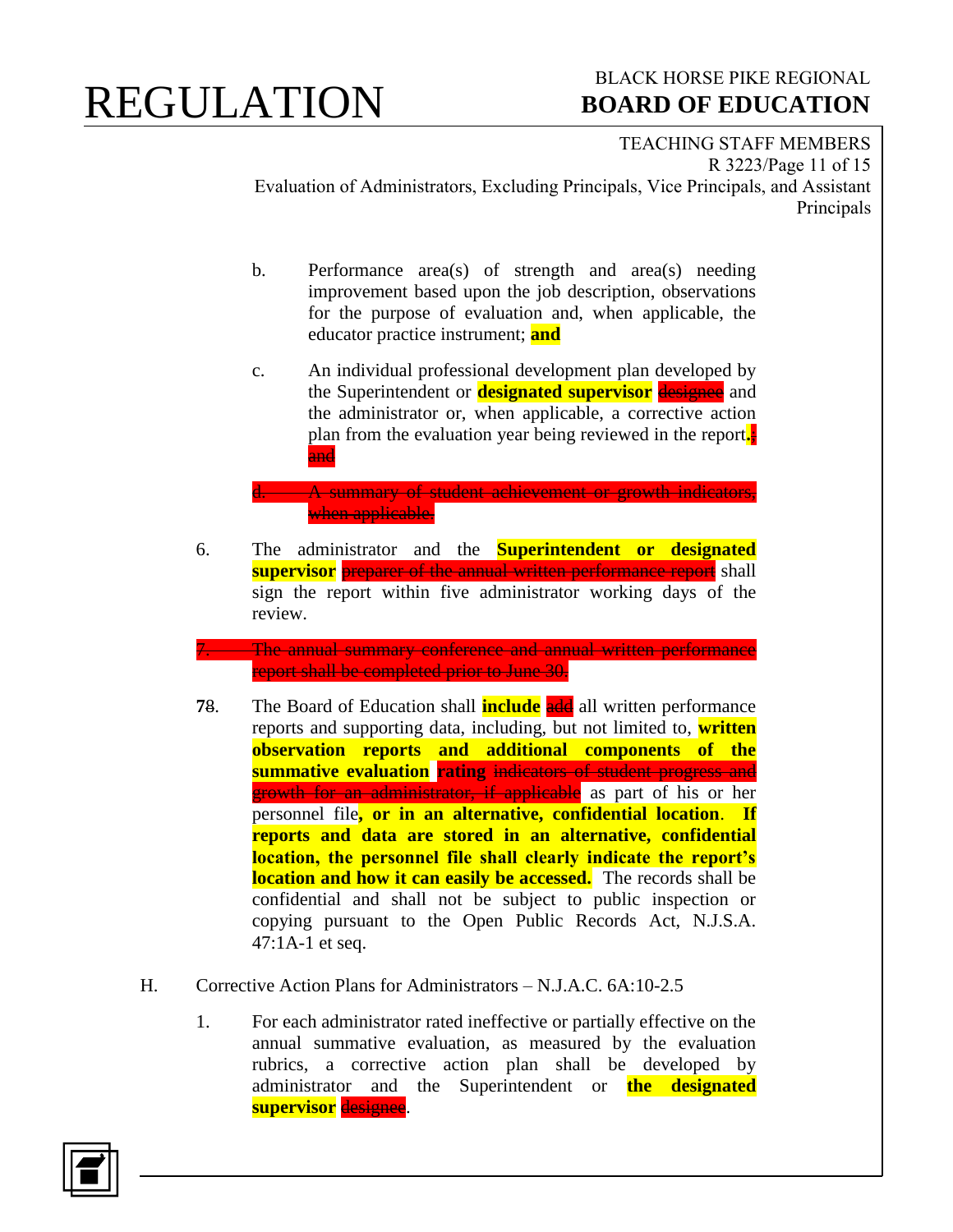### BLACK HORSE PIKE REGIONAL  **BOARD OF EDUCATION**

TEACHING STAFF MEMBERS R 3223/Page 12 of 15 Evaluation of Administrators, Excluding Principals, Vice Principals, and Assistant Principals

- 2. If the summative evaluation rating is calculated before the end of the school year, then the corrective action plan shall be developed and the administrator and the Superintendent or **designated supervisor** designee shall meet to discuss the corrective action plan prior to September 15 of the following school year. The conference to develop and discuss the corrective action plan may be combined with the administrator's annual summary conference that occurs at the end of the year of evaluation.
- 3. If the ineffective or partially effective summative evaluation rating is received after the start of the school year following the year of evaluation, then a corrective action plan must be developed, and the administrator and the Superintendent or **designated supervisor** designee shall meet to discuss the corrective action plan within fifteen administrator working days following the school district's receipt of the administrator's summative rating.
- 4. The content of the corrective action plan shall replace the content of the individual professional development plan required in N.J.A.C.  $6A:9-15.4(e)$  and  $15.7(e)$   $6A:9C-3.4(c)$  and  $3.7(e)$  until the next annual summary conference.
- 5. The content of the corrective action plan shall:
	- a. Address areas in need of improvement identified in the administrator evaluation rubric;
	- b. Include specific, demonstrable goals for improvement;
	- c. Include responsibilities of the evaluated employee and the school district for the plan's implementation; and
	- d. Include timelines for meeting the goal(s).
- 6. The Superintendent or **designated supervisor** designee, and the administrator on a corrective action plan shall discuss the administrator's progress toward the goals outlined in the corrective action plan during each post-observation conference.
- 7. Progress toward the administrator's goals outlined in the corrective action plan, and data and evidence collected by the Superintendent or designee and/or the administrator to determine progress between

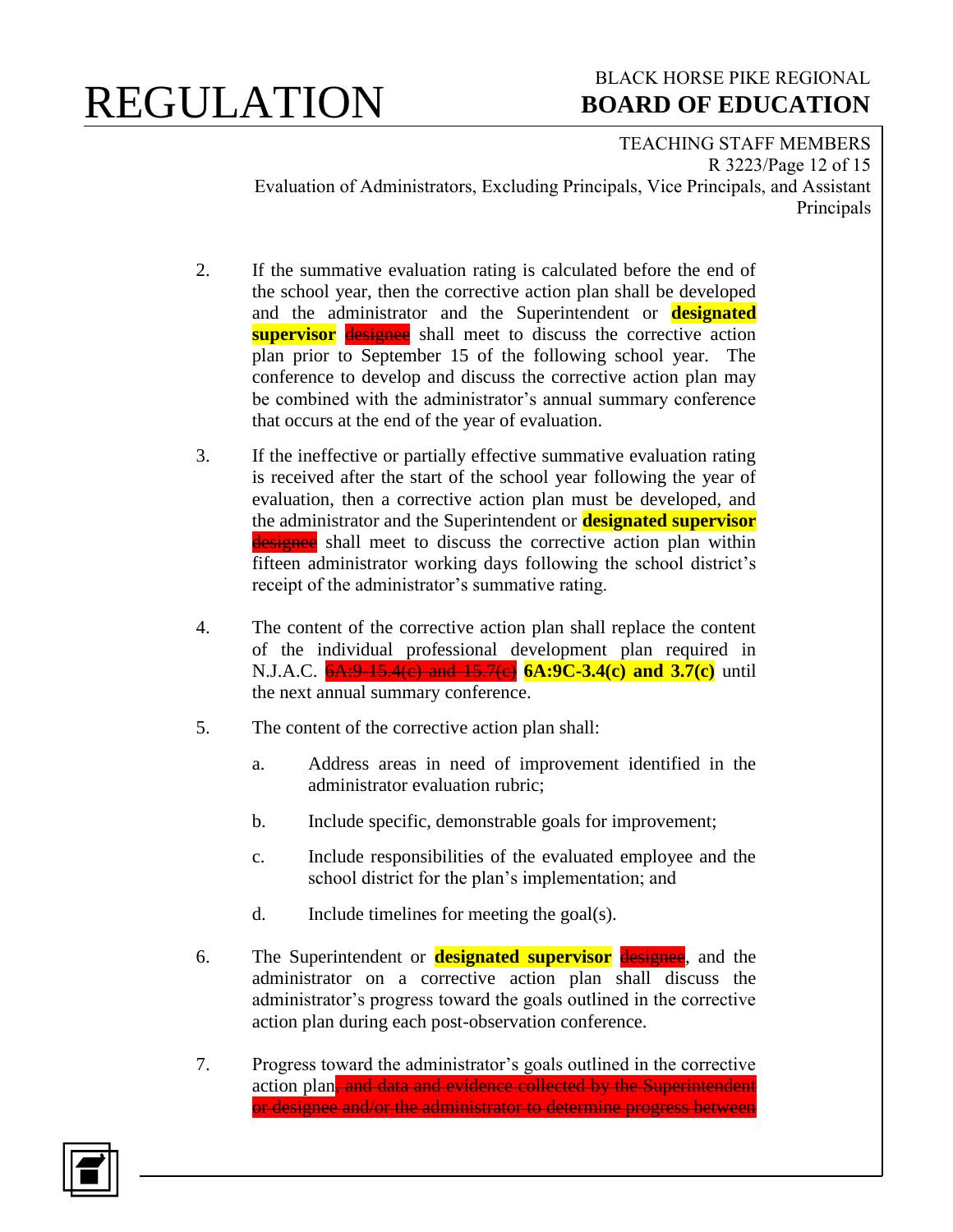#### BLACK HORSE PIKE REGIONAL  **BOARD OF EDUCATION**

TEACHING STAFF MEMBERS R 3223/Page 13 of 15 Evaluation of Administrators, Excluding Principals, Vice Principals, and Assistant Principals

the time the corrective action plan began and the next annual summary conference, shall be documented in the administrator's personnel file and reviewed at the annual summary conference **or the mid-year evaluation, when applicable**. **Both the administrator on a corrective action plan and the Superintendent or designated supervisor may collect data and evidence to demonstrate the administrator's progress toward his or her corrective action plan goals.**

- 8. Progress toward the administrator's goals outlined in the corrective action plan may be used as evidence in the administrator's next annual summative evaluation; however, such progress shall not guarantee an effective rating on the next summative evaluation.
- 9. Responsibilities of the evaluated administrator on a corrective action plan shall not be exclusionary of other plans for improvement determined to be necessary by the Superintendent or **designated supervisor** designee.
- **10. The corrective action plan shall remain in effect until the administrator receives his or her next summative evaluation rating.**
- I. Administrator Observations and Evaluations **– N.J.A.C. 6A:10-6.2**
	- 1. The Superintendent shall determine the duration of observations required **pursuant to N.J.S.A. 18A:27-3.1** for nontenured administrators pursuant to N.J.S.A. 18A:27-3.1.
	- 2. Each nontenured administrator shall be observed and evaluated in the performance of his or her duties at least three times during each school year but not less than once during each semester.
	- 3. Each tenured administrator shall be observed and evaluated in the performance of his or her duties at least once each school year. The Superintendent shall determine the duration of the observation.

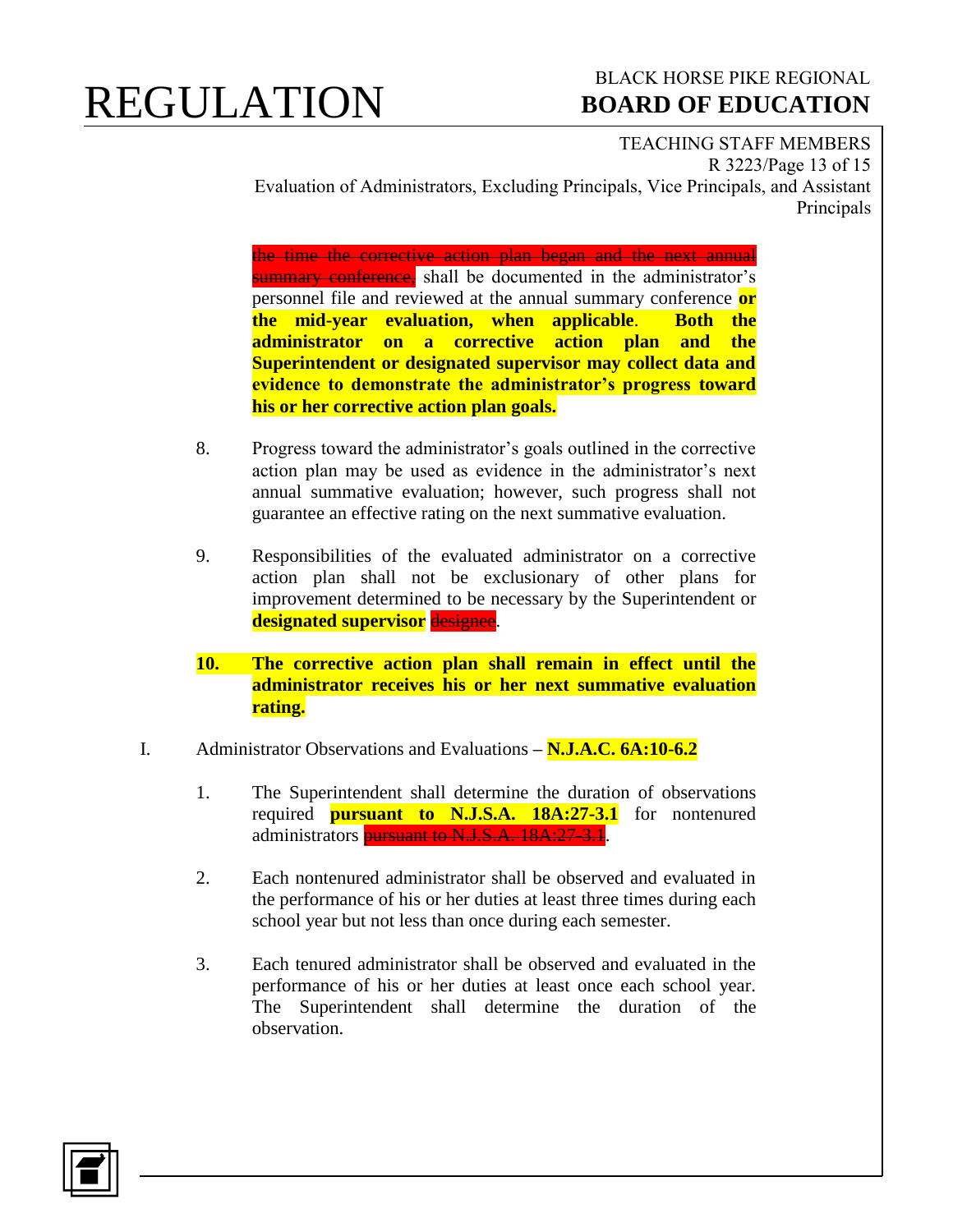### BLACK HORSE PIKE REGIONAL  **BOARD OF EDUCATION**

TEACHING STAFF MEMBERS R 3223/Page 14 of 15 Evaluation of Administrators, Excluding Principals, Vice Principals, and Assistant Principals

- 4. Observations include, but are not limited to: observations of meetings, student instruction, parent conferences, and a case-study analysis of a significant student issue.
- 5. Each observation shall be followed within fifteen administrator working days by a conference between **the Superintendent or designated supervisor** Superintendent or designee who made the observation and written **or electronic** evaluation and the administrator. **Both parties to such a conference shall sign the written or electronic evaluation report and each shall retain a copy for his or her records. The purpose of this procedure is to recommend as to reemployment, identify any deficiencies, extend assistance for correction, and improve professional competence.**
- **6. The administrator may submit his or her written objection(s) of the evaluation within ten administrator working days following the conference. The objection(s) shall be attached to each party's copy of the annual written performance report.**
- **7**6. The required observations for the purposes of the annual **and** evaluation**s** for nontenured administrators shall take place before April 30 each year. These observations **and evaluations** may cover that period between April 30 of one year and April 30 of the succeeding year excepting in the case of the first year of employment where the three evaluations **and observations** must have been completed prior to April 30.
- **8**7. The number of required observations and the annual evaluation**s** for nontenured administrators may be reduced proportionately when an individual administrator's term of service is less than one academic year.

#### 8. Evaluations for nontenured administrators shall be completed prior to May 15.

- 9. Evaluations for tenured administrators shall be completed prior to June 30.
- 10. Each evaluation of nontenured and tenured administrator shall be followed by a conference between that administrator and the Superintendent or designee who has made the observation and